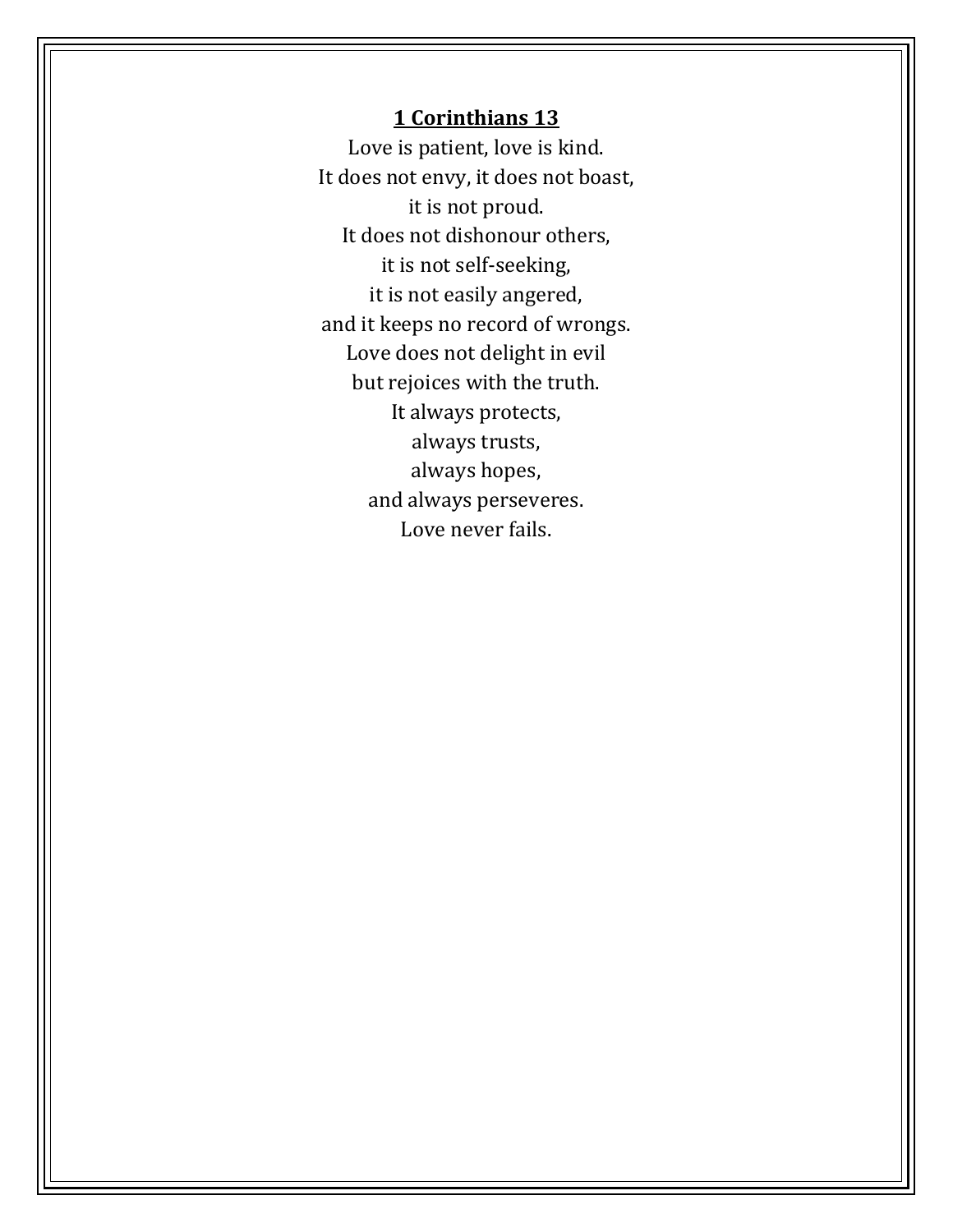## *The Bridge Across Forever*

 $\sim$  Richard Bach  $\sim$ 

A soulmate is someone who has locks that fit our keys, and keys to fit our locks. When we feel safe enough to open the locks, our truest selves step out and we can be completely and honestly who we are; we can be loved for who we are and not for who we're pretending to be. Each unveils the best part of the other. No matter what else goes wrong around us, with that one person we're safe in our own paradise. Our soulmate is someone who shares our deepest longings, our sense of direction. When we're two balloons, and together our direction is up, chances are we've found the right person. Our soulmate is the one who makes life come to life.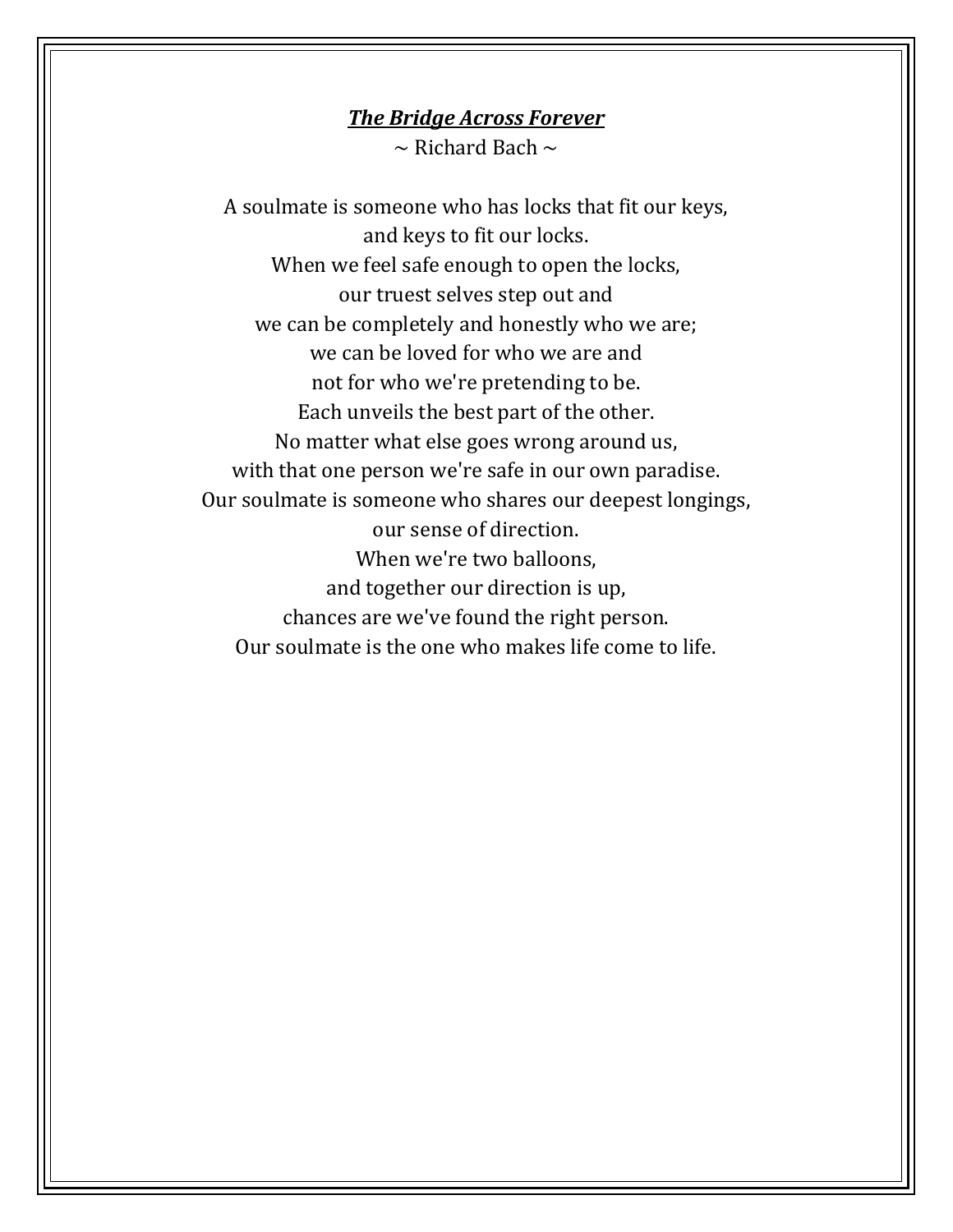#### **The Best Is Yet To Be**

By Author Unknown

On your joyful wedding day, you begin a brand new life. Friends and family give their gifts to joyful husband, blissful wife.

But the greatest gift you'll ever get, a gift from heaven above, is love forever, ending never, everlasting love.

You'll share life's joy and pleasure; you'll have plenty of that, it's true. But love is the real treasure for your new spouse and you.

And if life hands you challenges, as it does to one and all, your love will hold you steady and never let you fall.

Your wedding day is full of joy; tomorrow you cannot see. But one thing's sure for the two of you: the best is yet to be.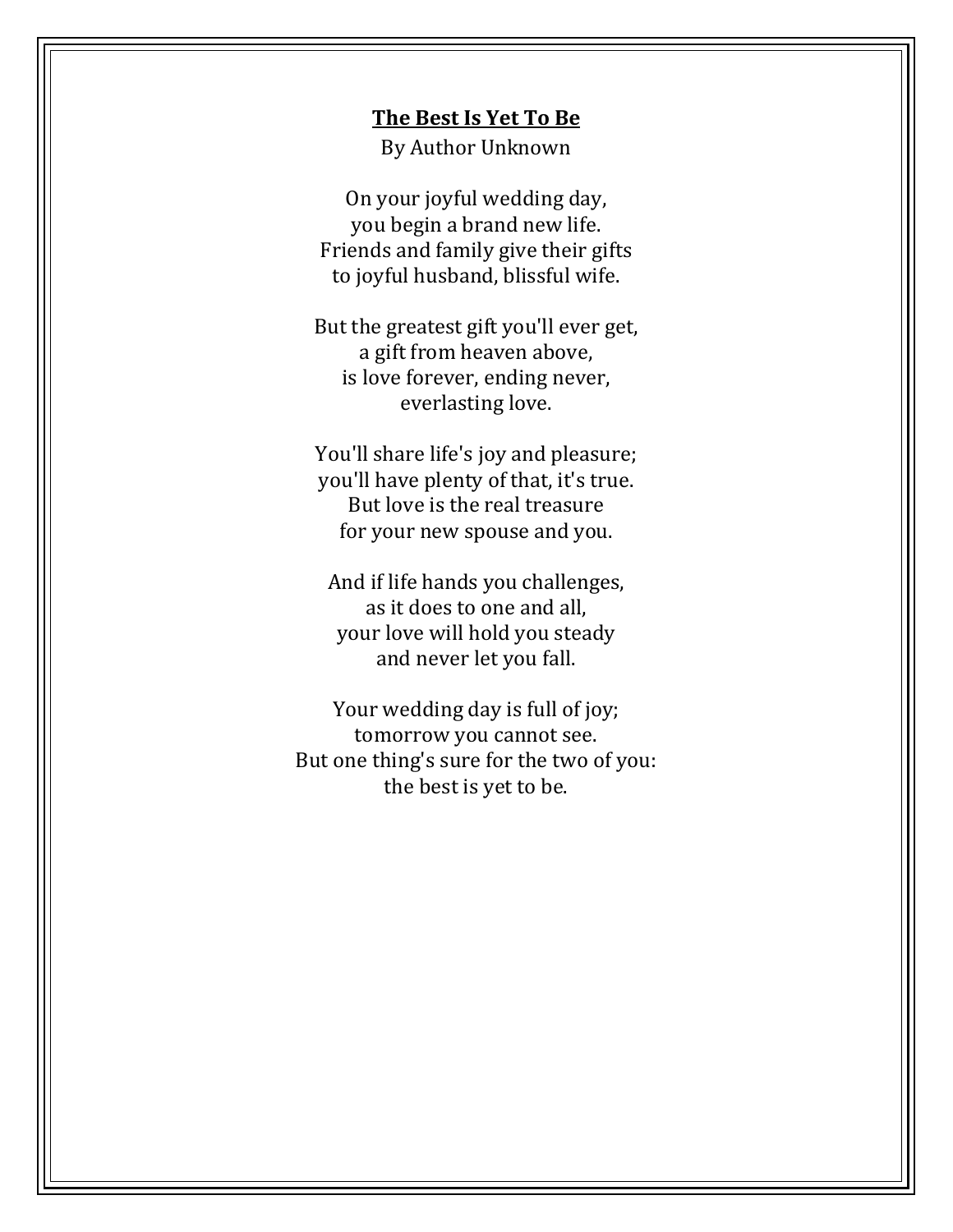# **Love is giving** by Anon

Love is giving, not taking, Mending, not breaking, Trusting, believing, Never deceiving, Patiently bearing And faithfully sharing Each joy, every sorrow, Today and tomorrow.

Love is kind, understanding, But never demanding. Love is constant, prevailing, Its strength never failing. A promise once spoken For all time unbroken, A lifetime together, Love's time is forever.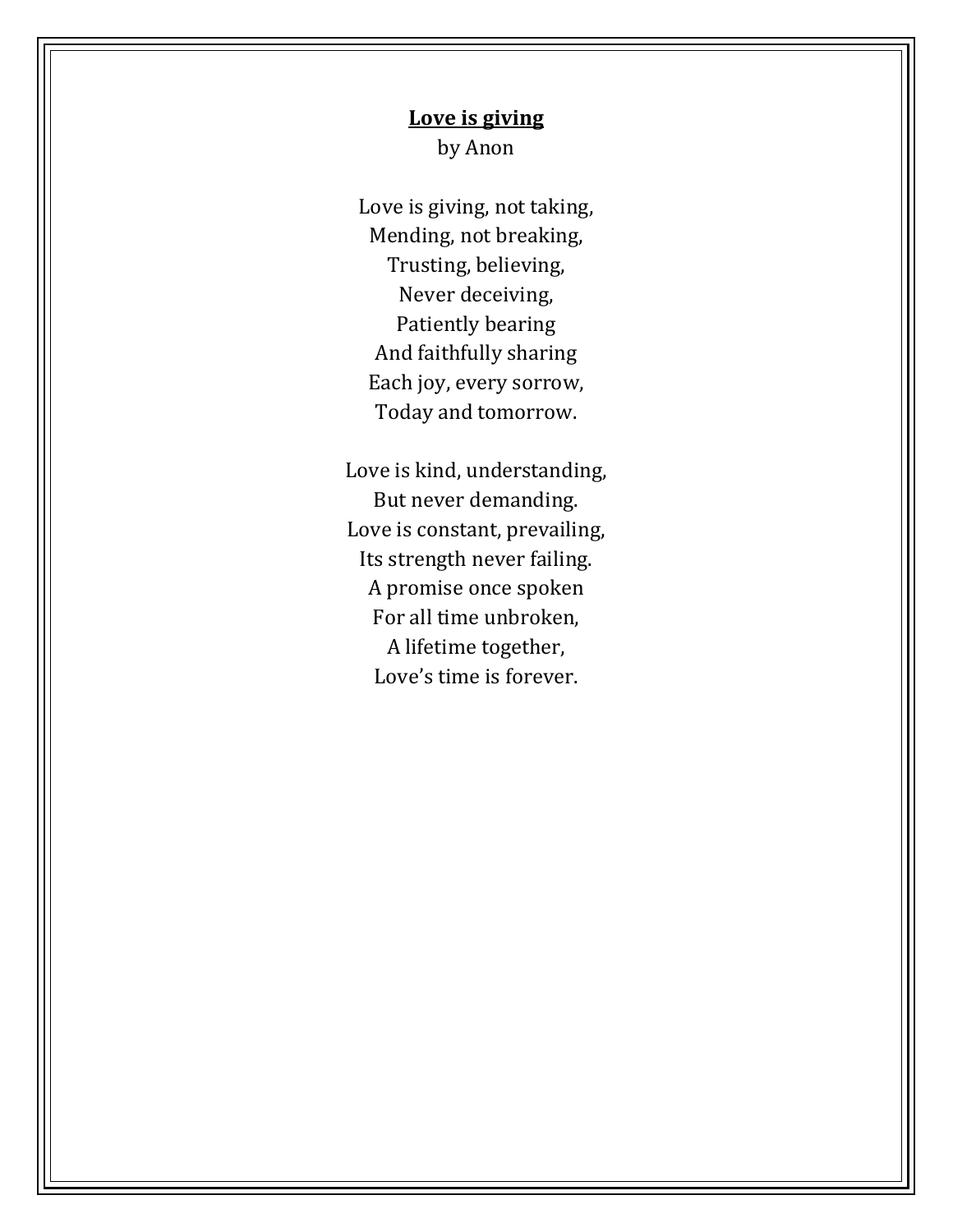# **Once in a lifetime**

Once in a lifetime you find someone who touches not only your heart, but also your soul.

Once in a lifetime, you discover someone who stands by you, not over you. Once in a lifetime you find someone who loves you for who you are, not for who you could be.

Once in a lifetime, if you are lucky, you find someone, as I have found you.

### **These I can promise** By Author Unknown

I cannot promise you a life of sunshine; I cannot promise riches, wealth or gold; I cannot promise you an easy pathway that leads away from change or growing old. But I can promise all my heart's devotion; a smile to chase away your tears of sorrow; a love that's ever true and ever growing; a hand to hold in yours through each tomorrow.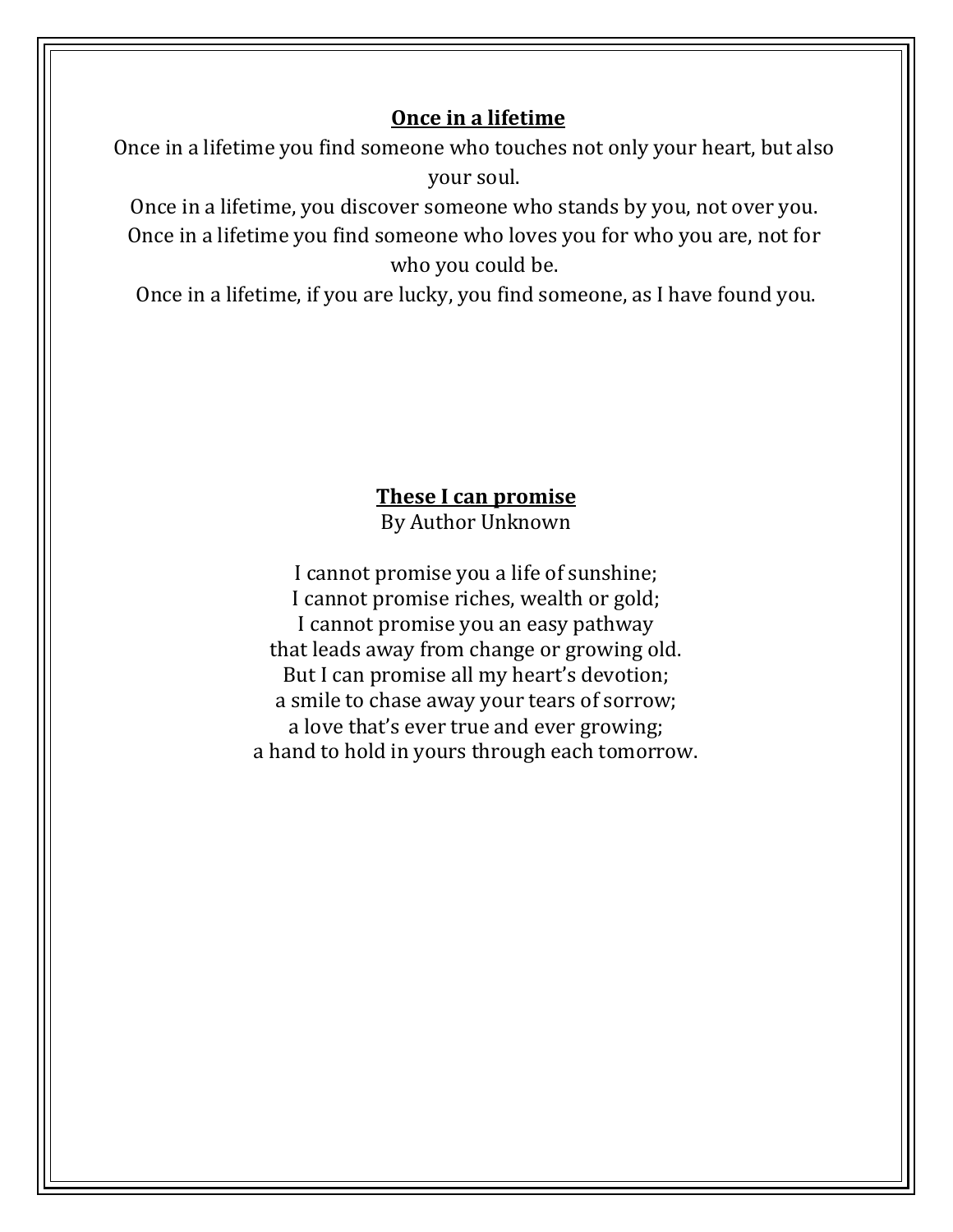#### **Tomorrow**

Today is a dream realized from years past The white dress, the wedding cake, the promise of a love that lasts

Today is the beginning of a journey the two of you now share The vow to love, honor, and cherish now seen in the rings you wear

But tomorrow, tomorrow you will wake as husband and wife Where the person next to you is yours for life

And so my wish to you both is that when you wake each day You will turn to each other with the same look you share today

# **True Love**

 $\sim$  By Author Unknown  $\sim$ 

True love is a sacred flame That burns eternally, And none can dim its special glow Or change its destiny. True love speaks in tender tones And hears with gentle ear, True love gives with open heart And true love conquers fear. True love makes no harsh demands It neither rules nor binds, And true love holds with gentle hands The hearts that it entwines.